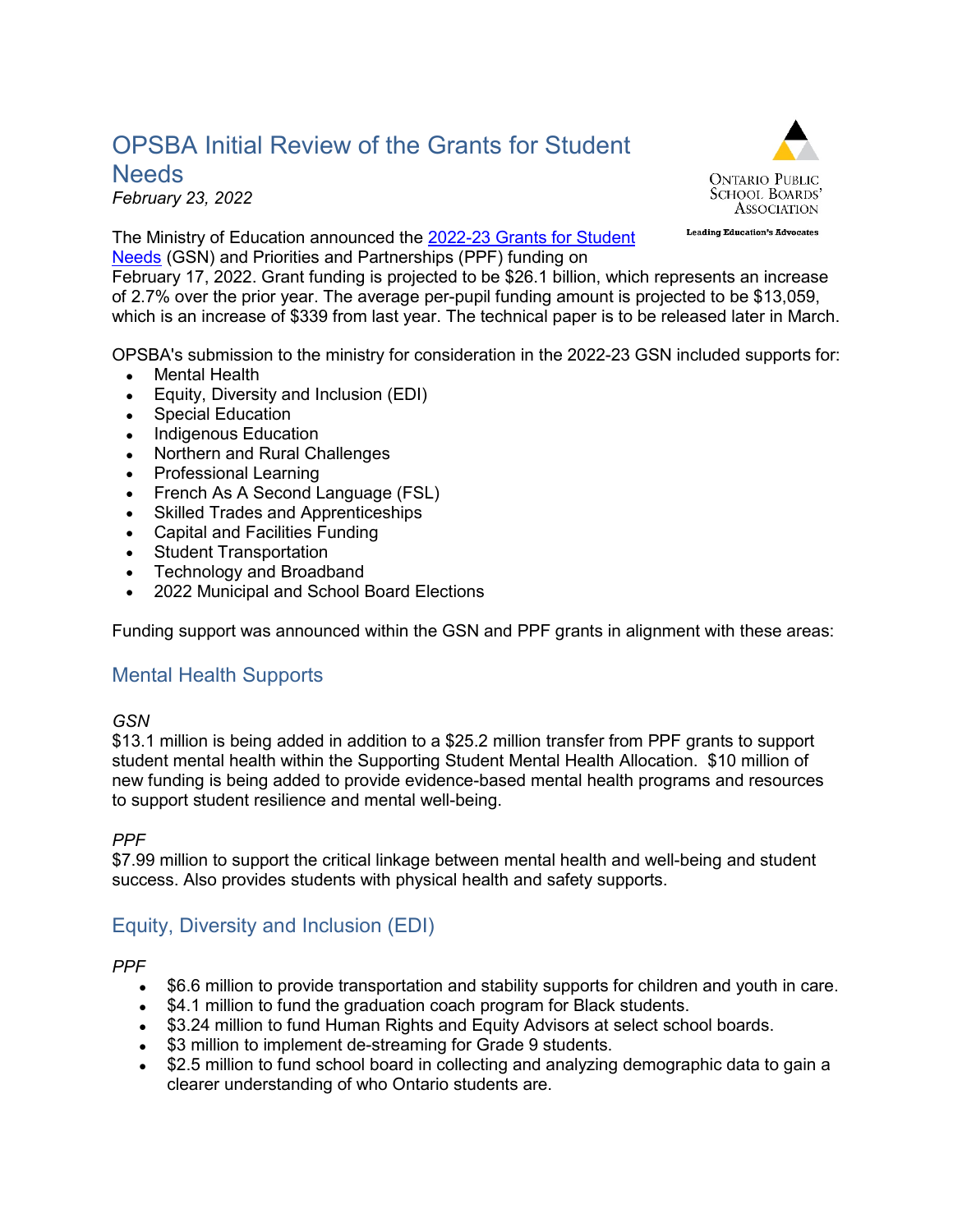- \$600,000 to support pilot projects at select boards intended to focus on examining discipline practices in order to keep students in school.
- \$130,000 intended to deepen school boards' capacity to address equity and human rights priorities, and target barriers that limit student success in schools, particularly in rural and northern boards.

## Special Education

*GSN*

- A portion of the \$304 million COVID-19 Learning Recovery Fund is intended to provide supports for special education.
- The Differentiated Special Education Needs Amount (DSENA) Allocation is seeing a transfer of \$16.3 million from previously provided PPF grants, as a Local Special Education Priorities amount.
- \$7.4 million is being added to the Special Equipment Amount to support more assistive technology for students with special education needs.
- \$1.4 million in additional funding is being added to the DSENA Measure of Variability Northern Adjustment.

#### *PPF*

- \$10 million to provide summer learning supports for students with special education needs.
- \$7.48 million to improve support for children and youth with special education needs and their families and educators.
- \$8.32 million to support early intervention in math for students with special education needs.

## Indigenous Education

*PPF*

- \$120,000 to support summer learning for First Nation students.
- \$6.61 million to support the academic success and well-being of Indigenous students, as well as build the knowledge of all students and educators on Indigenous histories, cultures, perspectives, and contributions.

## Professional Learning

*PPF*

\$1 million in supplemental New Teacher Induction Program funding to enhance teacher development.

## French as a Second Language (FSL)

*GSN*

A transfer from former PPF grant of \$7.9 million is being made into the GSN to support the additional costs of FSL initiative and activities undertaken by English-language school boards in keeping with the Canada-Ontario Agreement on Minority Language Education and Second Official Language.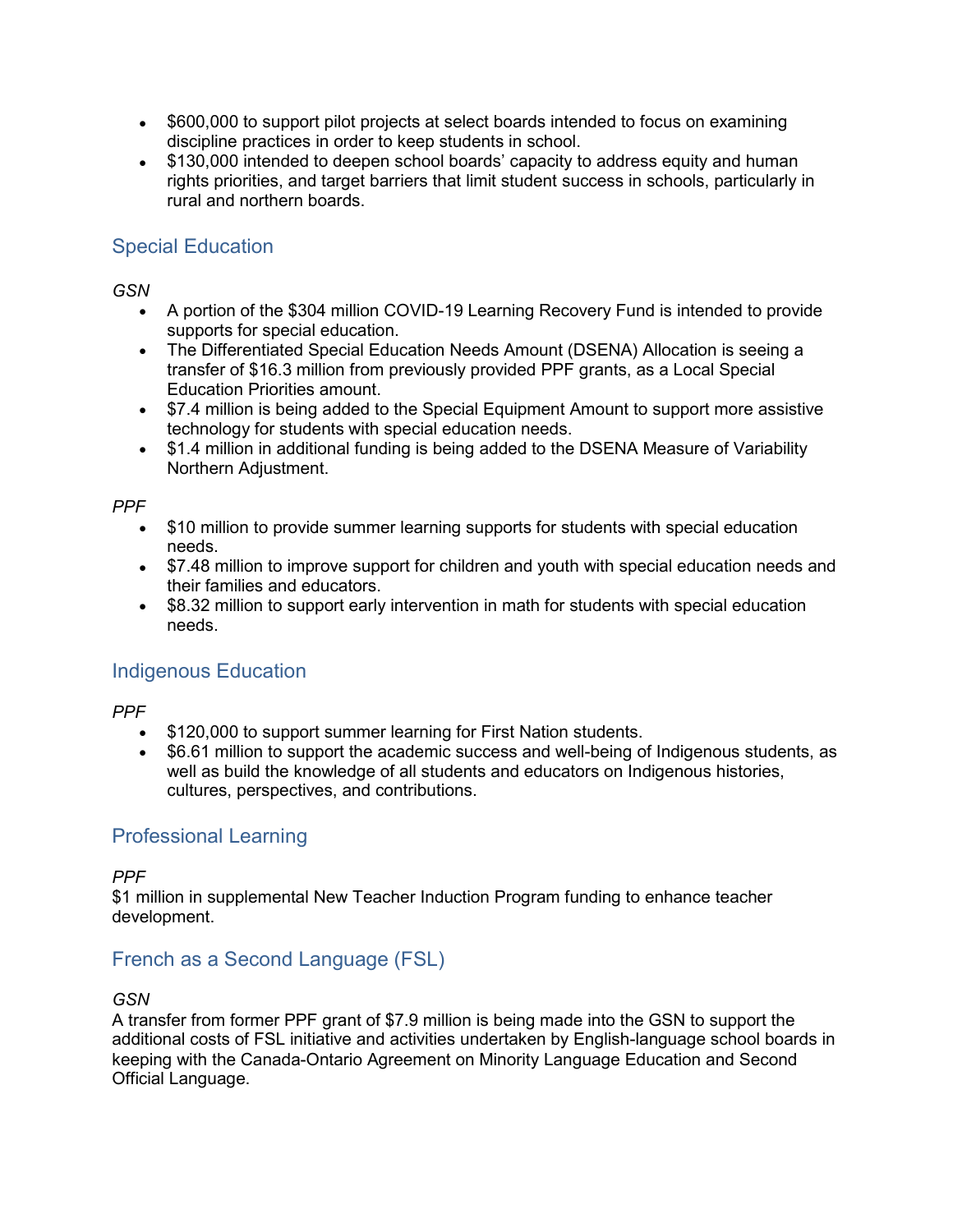## Skilled Trades and Apprenticeships

#### *PPF*

- \$13.2 million to expand Specialist High Skills Majors (SHSM) programs.
- \$3 million to support experiential professional learning in the skilled trades for guidance teacher-counsellors.
- \$1 million to support the Skilled Trades Bursary Program.

## Capital and Facilities Funding

#### *GSN*

\$1.4 billion is being invested in School Renewal (\$370 million) and School Condition Index (\$1.07 billion) capital funding programs.

### Student Transportation

#### *GSN*

An increase of 2% is being added to the Student Transportation Grant, but no increase has been allocated to individual school boards at this time.

### Technology and Broadband

#### *GSN*

\$39.9 million is being added to support Broadband Network Operations. The funding will support digital learning, increased network capacity, and enhanced network security.

### Other highlights include:

**Continuation of Supports for Students Funding** - \$212.7 million in Supports for Students Funding (Investment in System Priorities), which was agreed to in central collective agreements, is being continued into 2022-23 to stabilize staffing supports.

**COVID-19 Learning Recovery Fund** - \$304 million which is intended to provide staffing supports to address:

- Learning recovery
- Implementation of fully de-streamed Grade 9
- Delivery of remote learning boards are required to maintain a viable virtual option for both elementary and secondary students
- Supports for special education
- Maintaining enhanced cleaning standards
- \$134.4 million to support the Recent Immigrant Supplement of the Language Grant, to ensure programs can continue to run while immigration levels remain low as a result of the COVID-19 pandemic.
- Salary and benefits benchmark increases, in alignment with central labour agreements.
- Benchmarks for non-staff operating costs in recognition of inflationary increases and enhanced ventilation standards are increasing between 2.3% and 5.45%.